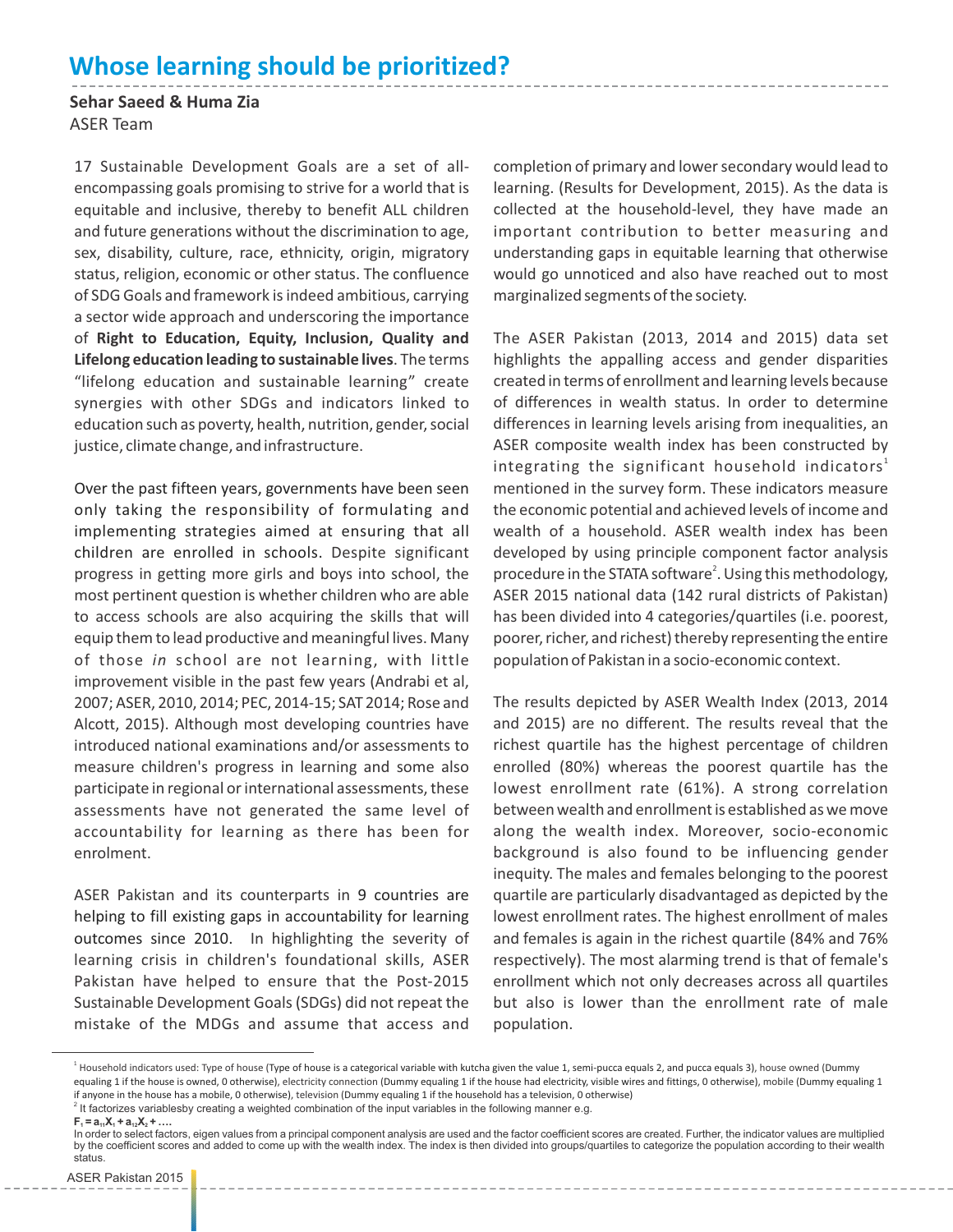

Results of the ASER 2015 data reveal that the poorest quartile has the highest level of children enrolled in government schools (87%) whereas the remaining 9% of the children are enrolled in private sector schools. On the other hand, the richest quartile has the highest number of children enrolled in private schools (38%) and the lowest percentage of children in government schools (61%). It is evident from the figures that enrollment in government schools falls and for that of private school increases as we



## **Enrollment by Type of School**

move along the wealth index towards the richest.

Given the bleak picture portrayed by the disparities in enrollment according to types of schools, a similar image comes to light when the "learning levels" according to wealth status are taken into account. The graph clearly indicates that the learning levels of children are directly related to their wealth status. The learning level of children in all three subjects increases as we move along the wealth index towards the richest quartile. Poorest have the lowest learning levels (20% Urdu/Sindhi/Pashto, 17% English, and 18% Math) and richest have the highest learning levels (42% Urdu/Sindhi/Pashto, 40% English, and 38% Math). The households with better wealth status are able to spend significantly more on their children's education improving their opportunities for better quality schooling as reflected by the enrollment figures mentioned above.



Following the overall national trends, a gender-wise analysis was also conducted in order to determine the differences in learning levels of males and females. Males and females falling in the richest income group are better able to perform the language and numeracy tasks than children falling in low income groups. However, the learning levels of the females are lower when compared to the learning levels of males across all quartiles in both language and arithmetic competencies. 14% of the poorest females can read a story in Urdu/Sindhi/Pashto as compared to 23% poorest males. Similarly, 12% poorest females can do two-digit division sums and 12% can read sentences in English whereas 19% of the poorest males can read sentences in English and 21% can do two-digit division sums. Similarly, 39% of the richest females can read a story in Urdu/Sindhi/Pashto, 38% can read sentences in English and 35% can do two-digit division sums whereas 43% richest males can read a story in Urdu/Sindhi/Pashto, 42% can read sentences in English and 39% can do two-digit division sums.

The current education status of Pakistan as demonstrated by ASER 2015 clearly sheds light on how disparities created by differences in wealth status are jeopardizing the future of millions of children. If our objective is to educate all children, we need to challenge the existing differences and divisions in order to provide equal set of opportunities to all children of the society. Failure to address such structural disparities linked to wealth, gender, ethnicity, language, disability and other markers of disadvantage will hold back our progress towards SDG's and fuelling wider processes of social exclusion.

The SDGs represent a critical opportunity to move our collective focus toward learning, which is the cornerstone of meaningful education. It is thereby imperative to measure learning for children early in their schooling